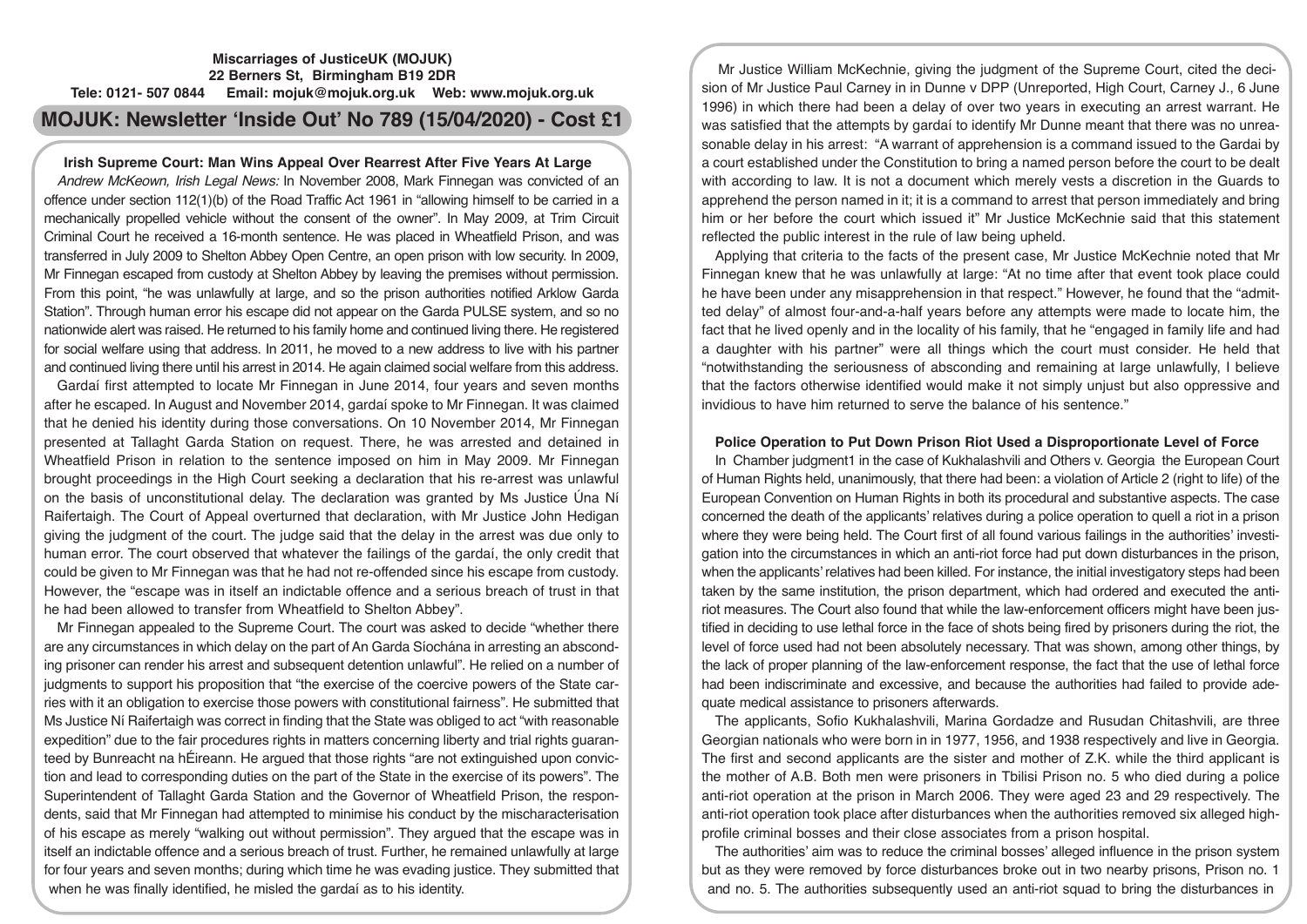Prison no. 5, where the rioting was particularly bad, under control. The incident led to the death of seven inmates and the injury of 22 inmates and two prison officers. The applicants subsequently obtained documents from prosecutors on the death of their relatives,showing that both had suffered gunshot wounds. Prosecutors stated separately to each family that lethal force had been used against Z.K. and A.B. "in a moment of extreme urgency". Prosecutors refused to give the applicants the status of civil parties in the cases of their relatives' death. Information supplied by the Government to the Strasbourg Court shows, among other things, that the authorities carried out investigations into the riot and the use of force by the police.

Six prisoners – the alleged criminal bosses and their close associates – were ultimately charged as instigators of the riot and given prison sentences. The trial court established that inmates of Prison no. 5 had thrown pieces of brick and iron at prison officers and that the antiriot squad had responded with rubber bullets. Inmates had then fired Makarov pistols and gas weapons, carrying on resisting until the intervention of prison officers and anti-riot forces. Prosecutors also began separate cases concerning a possible abuse of power by the police and prisoner officers for opening fire during the riot and on possible murder related to the deaths of Z.K. and A.B. Some investigative measures were taken in the first case but it is not clear whether any were taken as regards Z.K. and A.B.

Decision of the Court Article 2 and Article 13 Obligation to investigate: The Court first examined the applicants' complaints from the point of view of the State's duty to carry out an effective investigation into unlawful or suspicious deaths (the procedural aspect of Article 2), reiterating its case-law on that subject. According to information provided by the Government, an investigation into the use of force by officers at the prison had not begun until June 2006, which for the Court was far too long a delay given the scale of the incident and the prospect that it would not be possible to recover important information after such a long time. Furthermore, the authorities had initially refused to open a separate investigation into the alleged disproportionate use of force, assessing that that ground had already been covered by the investigatory steps in the criminal case against the six alleged riot organisers. However, that investigation had been carried out by the same body which had organised the anti-riot action, the prisons department. Nor had that investigation examined the planning of the operation or the use of lethal or physical force resulting in prisoner deaths and injuries.

Even after the authorities had opened a separate criminal enquiry into the use of force in June 2006, the applicants had not been involved as victims, depriving them of major procedural rights. The participation of Z.K. and A.B.'s families and public scrutiny of the investigation had thus been virtually non-existent. Lastly, it had still not led to any conclusive findings, a prohibitive delay incompatible with the obligations of Article 2. The Court concluded that the criminal investigation into the use of force by the law-enforcement officers appeared to have been ineffective, given its belated launch, its lack of independence and impartiality, the lack of involvement of the next of kin, and the prohibitive delays. There had thus been a violation of the procedural limb of Article 2. Given that conclusion, the Court found that no separate issue arose under Article 13.Use of force

The Court next examined whether the use of lethal force against the applicants' relatives had been legitimate (the substantive aspect of Article 2). The Court had no direct information about the events at the prison and had to rely on domestic findings. However, the courts were still examining the use of force while no parliament inquiry had been carried out, which the Court found regrettable given the scale of the incident. It was therefore the respondent Government's task to explain in a satisfactory and convincing manner the sequence of events and to produce solid evidence to refute the

applicants' allegations of the disproportionate use of lethal power by State agents. If the Government failed to do so, the Court could draw strong inferences. The Court could also draw on all the evidence at its disposal, including reports by human rights organisations, such as those produced by Amnesty International and Human Rights Watch in this case. The factual findings the Court reached had to be based on the standard of proof "beyond reasonable doubt".

Looking at the evidence to hand, the Court found that the conduct of the inmates who had barricaded themselves into Prison no. 5 and had fired at the law-enforcement officers during the disturbances showed certain signs of being an attempted uprising. The respondent State, confronted with the unlawful violence and the risk of an insurrection, could therefore resort to measures involving potentially lethal force, which could be reconcilable with the aims set out in Article 2 § 2 (a) and (c) of the Convention. However, the question remained whether the recourse to lethal force was "absolutely necessary", especially in the light of the number of people left dead or injured. When assessing the proportionality of the use of lethal force, the Court noted that the authorities had been aware that it was possible that the six alleged criminal bosses and their associates would instigate troubles at the prison during their removal. However, the anti-riot squad had received no specific instructions or orders on the form and intensity of any lethal force that would keep the likelihood of casualties to a minimum. Nor had the Government shown that the anti-riot squad had acted in a controlled and systematic manner with a clear chain of command. According to evidence collected by Human Rights Watch, the authorities had not even known exactly who was in charge of the anti-riot operation.

Apparently the authorities had also not thought of using tear gas or water cannons, which was apparently a consequence of the lack of strategic planning, and no sufficient consideration had been given to the possibility of easing the crisis by conducting negotiations with the barricaded prisoners. The authorities had furthermore failed to provide adequate medical assistance to inmates in Prison no. 5 after the anti-riot operation, although such arrangements should have been made. The Court observed that there were credible reports, documented both by domestic and international observers, that numerous detainees had been ill-treated by special forces agents and even shot in their cells, despite the fact that they had no longer been putting up resistance.

Lastly, neither the domestic authorities nor the respondent Government had provided information about the individual fates of the applicants' two relatives, who had been killed during the operation. The Court concluded that Z.K. and A.B. had died as a result of lethal force which, although pursuing legitimate aims under Article 2, could not be said to have been "absolutely necessary" within the meaning of that provision.

The Court reiterated that the anti-riot operation had not been conducted in a controlled and systematic manner and law-enforcement agents had not received clear orders and instructions aimed at minimising the risk of casualties. The authorities had not considered less violent means of dealing with the security incident, including the possibility of solving the crisis by negotiations. The use of lethal force during the anti-riot operation had been indiscriminate and excessive and the authorities had failed to provide adequate medical assistance to those affected. They had also failed to account for the individual circumstances of the deaths of Z.K. and A.B. The Court concluded that the anti-riot operation had resulted in a violation of Article 2 in its substantive aspect.

Just satisfaction (Article 41) The Court held that Georgia was to pay 40,000 euros (EUR) jointly to the first and second applicants and EUR 32,000 to the third applicant in respect of non-pecuniary damage. It also held that Georgia was to pay EUR 5,400 to the first and second applicants jointly and EUR 3,400 to the third applicant in respect of costs and expenses.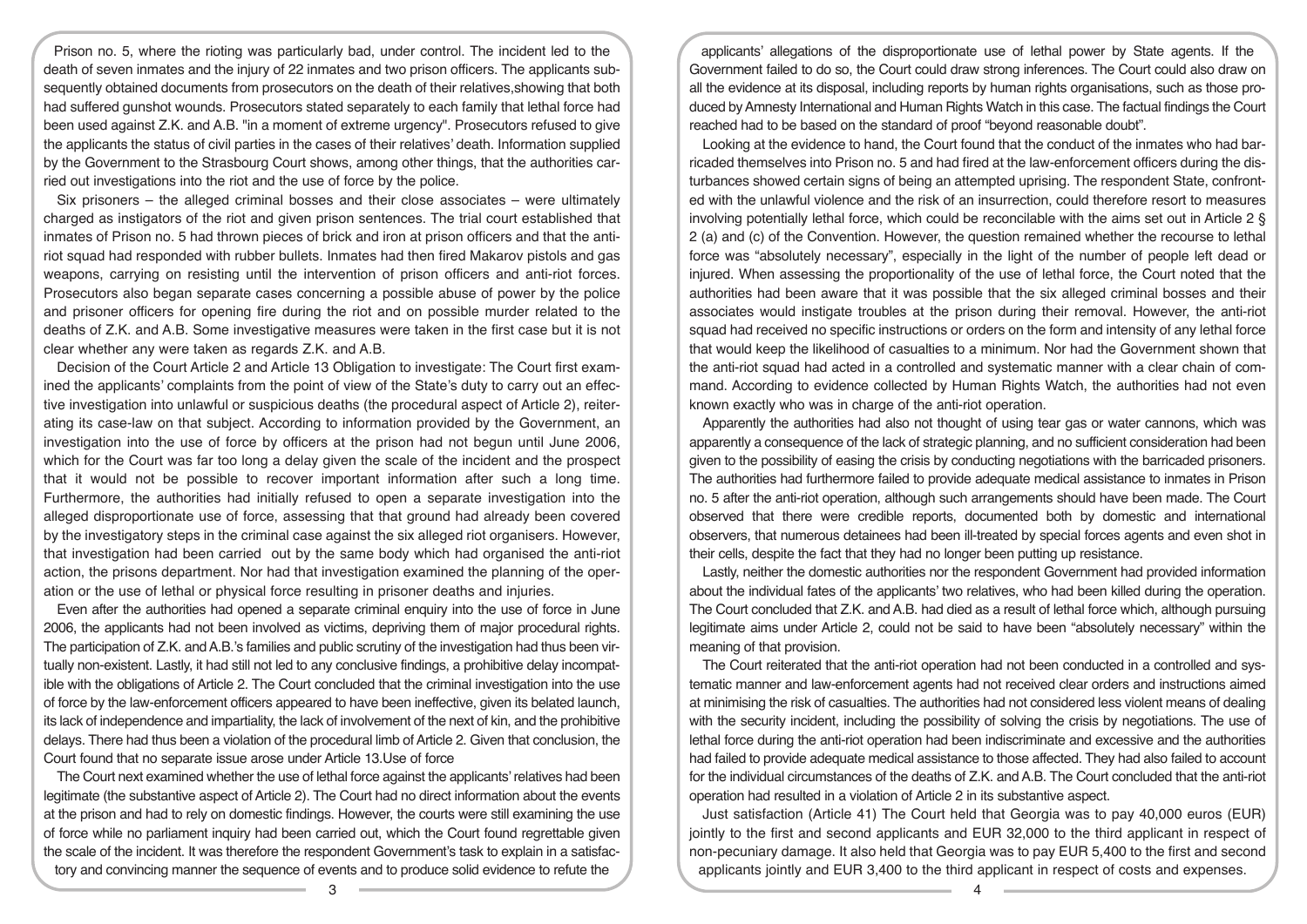#### **Challenge of Social Distancing in Prisons Discussed**

 Lord Chancellor Robert Buckland Tuesday7th April, told the Commons Justice Committee releasing up to 4,000 low-risk prisoners balances the fear of coronavirus spreading in prisons with maintaining public confidence about freeing convicts early. New powers introduced this week mean up to 4,000 could be released on licence conditions under orders to stay at home, and with electronic tags to monitor them so that they can be returned to prison if they don't.

 Howerver, there are concerns that releasing those prisoners will not be enough to prevent the spread of the virus within prisons, where 116 inmates were confirmed as testing positive within 43 prisons by Monday evening. The Chief Executive of the Prison Service, Dr Jo Farrar, confirmed to the Committee that the prison population would, on present figures, have to be cut by between 10,000 and 15,000, from a current total of just under 83,000 in England and Wales, to allow all prisoners to live in a single cell.

That isn't the Government's aim now, though – prison population is expected to fall with fewer prisoners being jailed by the courts, normal departures from prison at the end of sentences, and plans in place to 'cohort' those who are, and are not, suffering from the virus, or who are particularly vulnerable. Few prisoners have so far been released. They include six pregnant prisoners – with plans to release up to 70 pregnant women and mothers with babies. Other new measures to release up to 4,000 offenders assessed as low risk, and with accommodation to go to, are likely to kick in more strongly after the Easter weekend.

During a virtual online evidence session the Justice Secretary, Robert Buckland QC MP, told the Committee the corona pandemic had created "an emergency" in the country and that given the stresses the public faced because of it, they deserved peace of mind on the matter of early releases; those prisoners released early, he said, would be tagged with GPS devices as this "gives the public the reassurance they are looking for". The Justice Committee hearing with Robert Buckland took place virtually online because the MPs on the Committee were in their constituencies during the Parliamentary Easter Recess.Meanwhile, intensive work is taking place across the wider House of Commons to ensure that the House can continue to scrutinise government actions during the pandemic.

#### **Inquests Into Deaths in Custody During the Corona Panic Pandemic**

Gideon Barth, 1 Crown Office Row: Not all deaths in custody mandate an Article 2 inquest (see R (Tainton) v HM Senior Coroner for Preston and West Lancashire [2016] EWHC 1396 (Admin); R (Tyrell) v HM Senior Coroner for County Durham and Darlington [2016] EWHC 1892 (Admin)). An Article 2-compliant inquest must be undertaken when there has been an arguable breach of the substantive obligation to protect life. When a death occurs in custody, Article 2 will be engaged if there have been any arguable failings in the care provided. The new Coronavirus Act 2020 will not change this. The real questions will be whether the deceased died as a result of failings on the part of the prison. There will undoubtedly be questions asked about the steps taken by the prison to protect prisoners, especially those identified to be at risk, whether because of an underlying health condition or their age.

The Government recently issued guidance on the steps being taken in prisons and other state detention centres to isolate prisoners and staff who develop symptoms. For example, any prisoner or detainee with a new, continuous cough or high temperature should be placed in protective isolation for 7 days. Where necessary, if there are multiple cases, 'cohorting' or gathering a number of potentially infected cases together may be appropriate. Staff who become unwell

with the symptoms are to go home. A prima facie failure to comply properly with this medical guidance is likely to lead to an Article 2 inquest. For example, if an individual is not isolated after showing symptoms, and another prisoner or detainee develops symptoms having come into close contact with them, this may represent a failing by the prison. One interesting question is how far Coroners will be willing to go in Article 2 inquests in considering whether the steps taken in prisons and detention centres were sufficient to protect prisoners and detainees.

There has been a wealth of criticism about the sluggishness of the Government's response to the crisis, and there remain questions about the discrepancy between the World Health Organisation (WHO) recommendation of 14 days self-isolation compared to the Government's advice of only 7 days. It seems unlikely that any coroners would be willing to call evidence looking at the timing of the Government's decisions or the appropriateness of this advice. The Government has also responded to calls for prisons to release some prisoners early, or release remand prisoners, to combat overcrowding, by releasing up to 4,000 'low-risk offenders' on licence. If a death occurs as a result of prisoners being required to share cells with those who have tested positive for the virus, serious questions may be asked at an inquest. Nevertheless, establishing any causative link between any decision/care and the death is likely to be difficult. It might be necessary to rely on the power to leave to the jury potentially causative factors (per R (Lewis) v HM Coroner for the Mid and North Division of Shropshire [2009] EWCA Civ 1403).

Jury - Section 30 of the Coronavirus Act 2020 provides that, for the purposes of an inquest, COVID-19 is not a notifiable disease so that a jury is not mandatory for a COVID-19 related death under section 7(2)(c) of the Coroners and Justice Act 2009. This should not make a difference to deaths in custody. An inquest into a death from COVID-19 in prison will not, of itself, require a jury. However, if there are concerns that there were failures which resulted in the individual dying from COVID-19, such that the death could not be considered a 'natural death', then the obligation to empanel a jury will still arise under section 7(2)(a).

Delay - Inquests into deaths in custody normally take some time before the hearing is listed. This is because investigations by the Prisons and Probation Ombudsman (PPO) and other organisations normally take place in advance. The previous special edition of the 1 Crown Office Row Quarterly Medical Law Review dealt with how long hearings will be adjourned for. It is likely that this pandemic will delay these cases even further.

#### **Leviathan Unshackled?**

Dominic Ruck Keene: The response to the Covid-19 pandemic by governments across the world has thrown into sharp relief the fact that at a time of crisis the institutions and functions of Nation States are still the key structures responsible for the most basic duty of protecting their citizen's lives. In the United Kingdom, the recent weeks have seen interventions by the Government in the economy and in the freedom of movement that are commonly seen as unparalleled in the post 1945 era.

At present questioning and challenging the necessity and scale of those interventions, as well as how they are implemented in practice has very largely been restricted to the media, rather than through the courts. However, that will not necessarily last. Indeed a pre-action letter has already been sent on behalf of two families with autistic children whose conditions necessitate them leaving the house more than once a day for their own well-being, requesting a reconsideration of the policy that people are only allowed to leave their house for exercise once.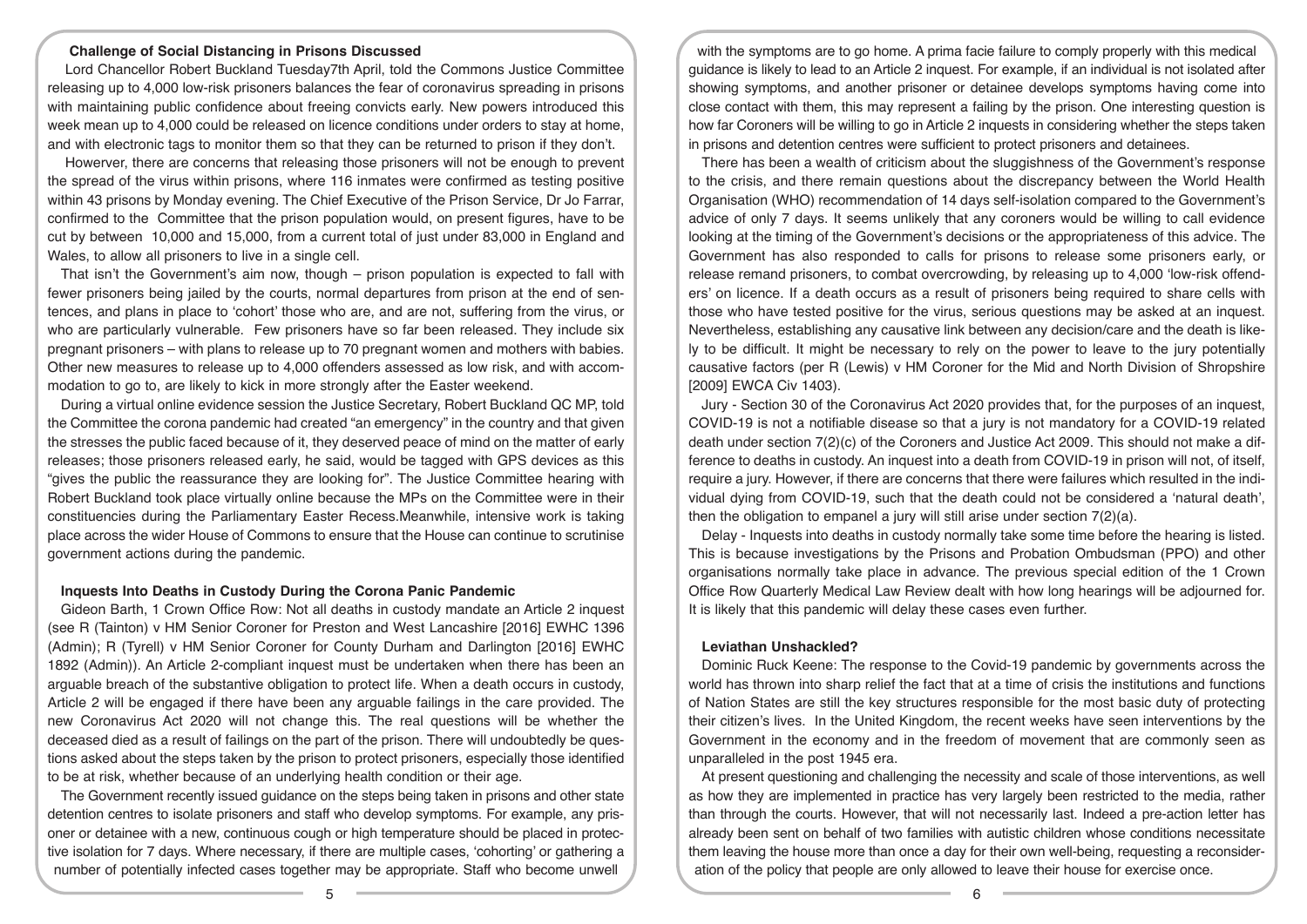The nature and breadth of the government's actions touch as they do effectively the entire population to a greater or lesser degree, and involve decisions affecting so many aspects of daily lives. This of course means that judges are likely to be highly sensitive to the dangers of perceived attempts to use the courts to intervene inappropriately in highly complex matters of scientific, health and economic policy. This is in particular likely to be so given the pre-existing debate on whether there is an issue over judicial activism and a requirement to limit judicial review.

Nevertheless, there are a number of groups of key Supreme Court judgments that may indicate potential areas of tension between the need to allow the Executive the greatest possible discretion within the law to address the novel type of crisis currently before it, and the 'rule of law' taken at its broadest.

The role of the courts generally The first collection of cases is those dealing with the general principle that even in a crisis and even where issues are 'political' the courts still have a role to play: As stated by the House of Lords in R (Alconbury Developments Ltd and Others) v Secretary of State for the Environment, Transport and the Regions [2003] 2 AC 295: "There is however another relevant principle which must exist in a democratic society. That is the rule of law. When ministers or officials make decisions affecting the rights of individuals, they must do so in accordance with the law. The legality of what they do must be subject to review by independent and impartial tribunals … The principles of judicial review give effect to the rule of law. They ensure that administrative decisions will be taken rationally, in accordance with a fair procedure and within the powers conferred by Parliament..."

Similarly, in R (Miller) v Prime Minister[2019] UKSC 41, the Supreme Court emphasised that: "…although the courts cannot decide political questions, the fact that a legal dispute concerns the conduct of politicians, or arises from a matter of political controversy, has never been sufficient reason for the courts to refuse to consider it. As the Divisional Court observed in para 47 of its judgment, almost all important decisions made by the executive have a political hue to them. Nevertheless, the courts have exercised a supervisory jurisdiction over the decisions of the executive for centuries… the courts have a duty to give effect to the law, irrespective of the minister's political accountability to Parliament. The fact that the minister is politically accountable to Parliament does not mean that he is therefore immune from legal accountability to the courts…"

Conversely, there have also been clear statements as to the limits of the power of the courts, in particular, through challenging Parliamentary sovereignty as expressed in the passing of statutes and statutory instruments – in this context the Coronavirus Act 2000 and the Health Protection (Coronavirus, Restrictions) (England) Regulations 2020. For example, in R (Miller) v Secretary of State for Exiting The European Union[2017] UKSC 5: "..in the broadest sense, the role of the judiciary is to uphold and further the rule of law; more particularly, judges impartially identify and apply the law in every case brought before the courts. That is why and how these proceedings are being decided. The law is made in or under statutes, but there are areas where the law has long been laid down and developed by judges themselves: that is the common law. However, it is not open to judges to apply or develop the common law in a way which is inconsistent with the law as laid down in or under statutes, ie by Acts of Parliament.

This is because Parliamentary sovereignty is a fundamental principle of the UK constitution…. It was famously summarised by Professor Dicey as meaning that Parliament has "the right to make or unmake any law whatsoever; and further, no person or body is recognised by the law as having a right to override or set aside the legislation of Parliament."

It is worth noting that the Government has chosen not to derogate from the ECHR under

Article 15. Nevertheless, on 25 March 2020, Hayden J. held in BP v Surrey CC [2020] EWCOP 17 that "It strikes me as redundant of any contrary argument that we are facing "a public emergency" which is "threatening the life of the nation", to use the phraseology of Article 15. That is not a sentence that I or any other judge of my generation would ever have anticipated writing. The striking enormity of it has caused me to reflect, at considerable length, before committing it to print. Article 5 protects the fundamental human right both to liberty and, it must be emphasised, to security. It requires powerful reasons to justify any derogation. Those reasons must be confirmed on solid and compelling evidence before any court finds them to be established. The spread of this insidious viral pandemic particularly, though not uniquely, threatening to the elderly with underlying comorbidity, establishes a solid foundation upon which a derogation becomes not merely justified but essential."

Unlawful detention: The second group consists of cases concerning common law unlawful detention or false imprisonment. The context here is the Health Protection (Coronavirus, Restrictions) (England) Regulations 2020 that provide: "6.—(1) During the emergency period, no person may leave the place where they are living without reasonable excuse" and gives a non exhaustive list of reasonable excuses.

The core principles concerning unlawful detention were very recently considered in R (Jollah) v SSHD [2020] UKSC 4, where the Supreme Court considered whether a curfew imposed for immigration purposes amounted to imprisonment. The SSHD argued that imprisonment requires constraint on a person's freedom of movement, usually by physical or human barriers, such as locked doors or guards. Voluntary compliance with a request or instruction was not enough. In the case of the Claimant in Jollah, the SSHD argued that he had not been locked into his house, there were no guards to prevent his leaving, and there were no other way in which he was physically prevented from leaving home. The Supreme Court disagreed and defined false imprisonment at [24] as an act of a defendant that directly and intentionally causes the confinement of a claimant within an area delimited by the defendant –

"The essence of imprisonment is being made to stay in a particular place by another person. The methods which might be used to keep a person there are many and various. They could be physical barriers, such as locks and bars. They could be physical people, such as guards who would physically prevent the person leaving if he tried to do so. They could also be threats, whether of force or of legal process… The point is that the person is obliged to stay where he is ordered to stay whether he wants to do so or not."

In principle in light of Jollah, the Coronavirus 'lockdown' potentially does equate to 'detention' for those required to remain at home unless they have 'reasonable excuse' to leave – this is likely to lead close judicial scrutiny as to the extent to which the policy and practice is consistent with the legislative authority for that detention. See further Robert Craig's article on this Blog on whether the Regulations are ultra vires – Lockdown.

Further, in R (DN- Rwanda) v SSHD[2020] UKSC 7 the Supreme Court also rejected the idea of a 'pragmatic and empirical' approach being applied when reviewing the legality of decisions to detain as an unacceptable approach when considering the available defences to a common law tort as "well-established and fundamental as that of false imprisonment."

It is worth remembering that in R (Hemmati) v SSHD [2019] USKC 56 the Supreme Court emphasised that a purported lawful authority to detain may be impugned either because the defendant has acted in excess of jurisdiction or because the jurisdiction has been wrongly exercised. Both species of error render an executive act ultra vires, unlawful and a nullity.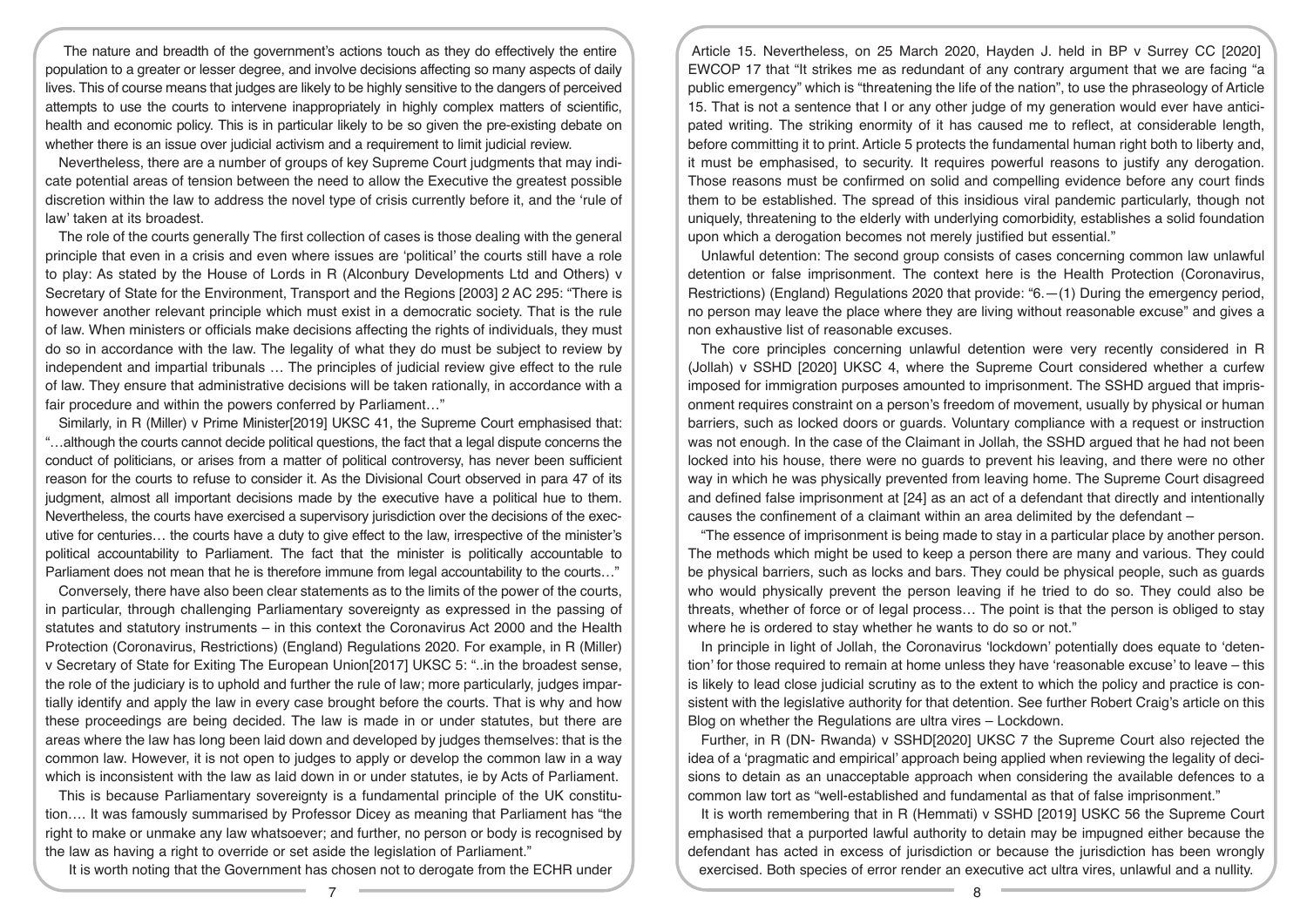There is no difference between a detention which is unlawful because there was no statutory power to detain and a detention which is unlawful because the decision to detain, although authorised by the statute, was made in breach of a rule of public law.

Lastly, although 8 years old, the Supreme Court's decision in R (Lumba) v SSHD [2012] 1 AC 245 is still of critical importance to questions of unlawful detention in particular as to whether decisions either to detain or to enforce detention are potentially made in breach of public law. As Lord Dyson emphasised: "It is not in dispute that the right to liberty is of fundamental importance and that the courts should strictly and narrowly construe general statutory powers whose exercise restricts fundamental common law rights and/or constitutes the commission of a tort."

Further, Lord Dyson held both that policies concerning detention must be consistently applied, and a public policy must be followed unless there are good reasons for not doing so. In addition is a right to know what the currently existing policy is: "The rule of law calls for a transparent statement by the executive of the circumstances in which the broad statutory criteria will be exercised…What must… be published is that which a person who is affected by the operation of the policy needs to know in order to make informed and meaningful representations to the decision-maker before a decision is made."

This will potentially be relevant if there are challenges arise out of any alleged inconsistency in the different approaches adopted by various police forces or from any alleged lack of clarity as to what constitutes a 'reasonable excuse' – such as whether travelling to take exercise is a reasonable excuse. While the idea of 'reasonable excuse' is a known concept in criminal law, from e.g. firearms legislation, there have been a number of commentators (such as Lord Sumption) who have argued that there has been a gap between the level and type of detention authorised under the Regulations and that being enforced by the police acting under various forms of guidance from Ministers.

Article 2: The third group of cases is those concerning the obligations under 'the operational duty' limb of Article 2 by which in certain circumstances the State can be required to take reasonable preventative operational measures to safeguard lives of those within its jurisdiction against real and immediate risks to life. Breaches of that duty can be a result of 'systemic' or 'operational' failings. The positive obligations are engaged in context of any activity, whether public or not, in which the right to life may be at stake: Öneryıldız v. Turkey(Application no. 48939/99). As noted, for example, by Lord Dyson in Rabone v Pennine Care NHS Trust [2012] 2 AC 72, the ECtHR has identified a number of different circumstances in which such an operational duty can require: "No decision of the ECtHR has been cited to us where the court clearly articulates the criteria by which it decides whether an article 2 operational duty exists in any particular circumstances. It is therefore necessary to see whether the cases give some clue as to why the operational duty has been found to exist in some circumstances and not in others. There are certain indicia which point the way. As Miss Richards and Mr Bowen submit, the operational duty will be held to exist where there has been an assumption of responsibility by the state for the individual's welfare and safety (including by the exercise of control). The paradigm example of assumption of responsibility is where the state has detained an individual, whether in prison, in a psychiatric hospital, in an immigration detention centre or otherwise. The operational obligations apply to all detainees, but are particularly stringent in relation to those who are especially vulnerable by reason of their physical or mental condition…"

"When finding that the article 2 operational duty has been breached, the ECtHR has repeatedly emphasised the vulnerability of the victim as a relevant consideration. In circumstances of sufficient vulnerability, the ECtHR has been prepared to find a breach of the operational duty even where

there has been no assumption of control by the state, such as where a local authority fails to exercise its powers to protect a child who to its knowledge is at risk of abuse as in Z v United Kingdom (2001) 34 EHRR 97 . It is not relevant for the present purposes that this was a complaint of breach of article 3 rather than article 2 .

A further factor is the nature of the risk. Is it an "ordinary" risk of the kind that individuals in the relevant category should reasonably be expected to take or is it an exceptional risk? Thus in Stoyanovi v Bulgaria (Application No 42980/04) (unreported) given 9 November 2010, the ECtHR rejected an application made by the family of a soldier who died during a parachute exercise. At paras 59–61, the court drew a distinction between risks which a soldier must expect as an incident of his ordinary military duties and "'dangerous' situations of specific threat to life which arise exceptionally from risks posed by violent, unlawful acts of others or man-made or natural hazards". An operational obligation would only arise in the latter situation." [Emphasis added]

In the context of the lockdown, it is worth noting that in Rabone itself, Lord Dyson held that an informally admitted psychiatric patient was within the scope of the Article 2 operational duty held that: "She had been admitted to hospital because she was a real suicide risk. By reason of her mental state, she was extremely vulnerable. The trust assumed responsibility for her. She was under its control. Although she was not a detained patient, it is clear that, if she had insisted on leaving the hospital, the authorities could and should have exercised their powers under the MHA to prevent her from doing so. In fact, however, the judge found that, if the trust had refused to allow her to leave, she would not have insisted on leaving. This demonstrates the control that the trust was exercising over Melanie."

Further, the ECtHR has also expanded the potential scenarios to include responsibility for dangers "for which in some way the state is responsible." In Watts v United Kingdom [2010] 51 EHRR SE 66 , the applicant complained that her transfer from her existing care home to another care home would reduce her life expectancy. The court held that a badly managed transfer of elderly residents of a care home could well have a negative impact on their life expectancy as a result of the general frailty and resistance to change of older people.

In the context of environmental disasters over which States have no control, the obligation of the State to take preventive operational measures comes down to adopting measures to reinforce the State's capacity to deal with the unexpected and violent nature of natural phenomena in order to reduce their catastrophic impact to a minimum: M. Özel and Others v. Turkey (Application no 14350/05).

The relevance of Article 2 in the context of Coronavirus potentially lies in three areas: (1) in general whether prior to 2020 the State took appropriate measures in light of its actual or constructive knowledge to deal with the potentially catastrophic impact of a pandemic such as Coronavirus; (2) specifically whether appropriate planning and procurement was implemented prior to the onset of the pandemic with respect of the provision of PPE to NHS and other 'frontline' key workers. This is leaving aside any overlapping common law duties on employers to provide safe places and systems of work. In this context the claims brought against the MOD over the provision of appropriate equipment to servicemen in Iraq and Afghanistan are potentially highly relevant. See the reference in Smith v MOD [2013] UKSC 41 to both the systemic and operational duties in principle possibly applying to the procurement of protective military equipment; (3) with particular regard to those groups who are likely to be a heightened risk as a result of being in 'detention' during any lockdown (such as victims of domestic abuse or those suffering from mental or physical health conditions which may deteriorate as a result of confinement), whether appropriate measures have been taken in light of any identifiable real and immediate risk to life.